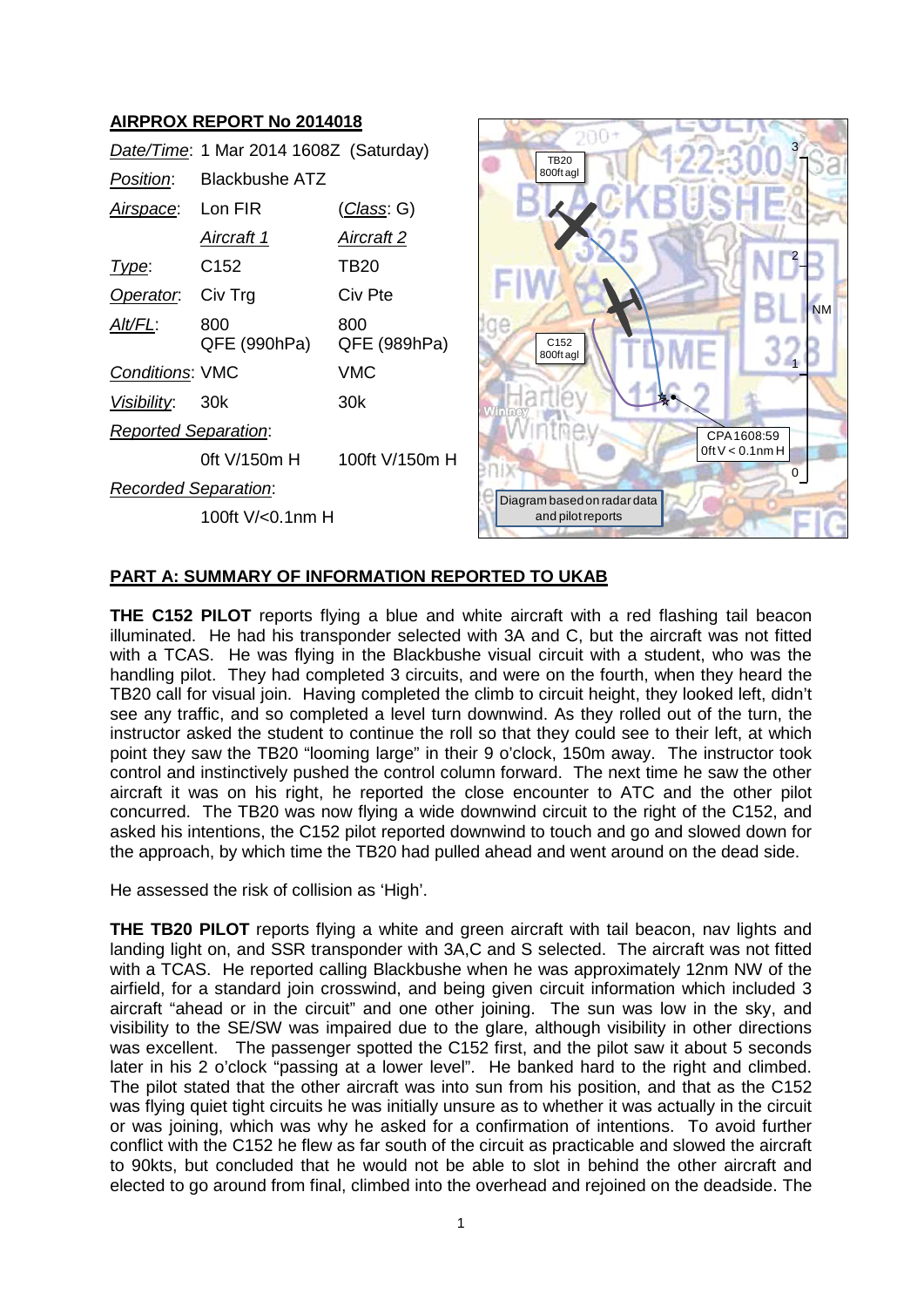pilot opined that although he knew the other aircraft had priority as it was established in the circuit, the position of the sun was the main factor for not seeing it earlier, he stated that he had already conducted basic pre-landing checks prior to entering the circuit, and had not yet commenced configuring the aircraft for landing. He also noted that, with hindsight, given the difficult position of the sun and the busy circuit, a hold outside the circuit or an overhead join might have given him better overall situational awareness.

He assessed the risk of collision as 'Medium'.

#### **Factual Background**

The weather at Farnborough was recorded as:

METAR EGLF 011550Z VRB03KT 9999 FEW042 07/M00 Q1001

### **Analysis and Investigation**

### **CAA ATSI**

ATSI had access to area radar recordings and written reports from both pilots together with RTF recording and transcript of the Blackbushe Information frequency.<sup>[1](#page-1-0)</sup> The Blackbushe FISO did not witness the event and did not file a report.

The C152 was operating VFR in the left-hand circuit at Blackbushe and was in receipt of an Aerodrome Flight Information Service from Blackbushe Information on frequency 122.3MHz. The TB20 was operating VFR on a flight to Blackbushe and was in receipt of an Aerodrome Flight Information Service on the same frequency.

The TB20 pilot contacted Blackbushe Information stating that they were 14nm to the northwest of Blackbushe requesting joining instructions. The TB20 was informed that there was one aircraft on the dead-side with two in the circuit for RW25 left-hand.

At 1606:30 the TB20 pilot reported at 6nm northwest of Blackbushe and was informed that there was one ahead joining. The C152 pilot reported final for touch and go and was advised touch and go at the pilot's discretion. At 1608:01 the TB20 was 1nm northwest of the airfield with the C152, airborne again, turning crosswind (Figure 1).

<span id="page-1-0"></span> $1$  The recording of the Blackbushe Information frequency is voice activated and there appears to be a discrepancy between its time of the recording and the time stamp of the area radar recordings. An adjustment of minus 2 minutes and 30 seconds has been made to the time of the Blackbushe Information recordings to approximately reflect the situation as indicated on the radar recordings.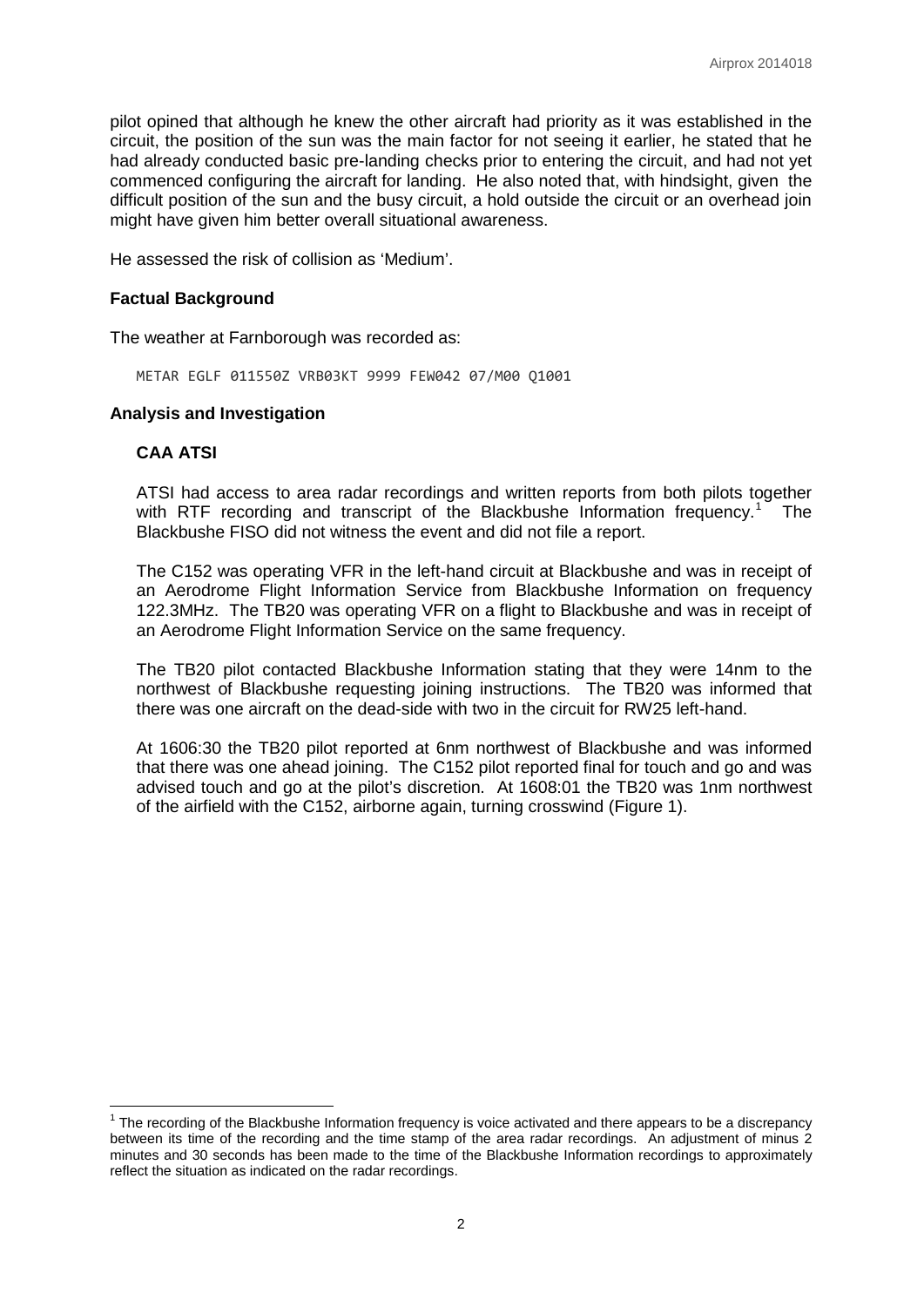

Figure 1.

As the C152 turned downwind the two aircraft converged (Figure 2) until the aircraft were less than 0.1nm/100ft apart (Figure 3).



Figure 2.



Figure 3.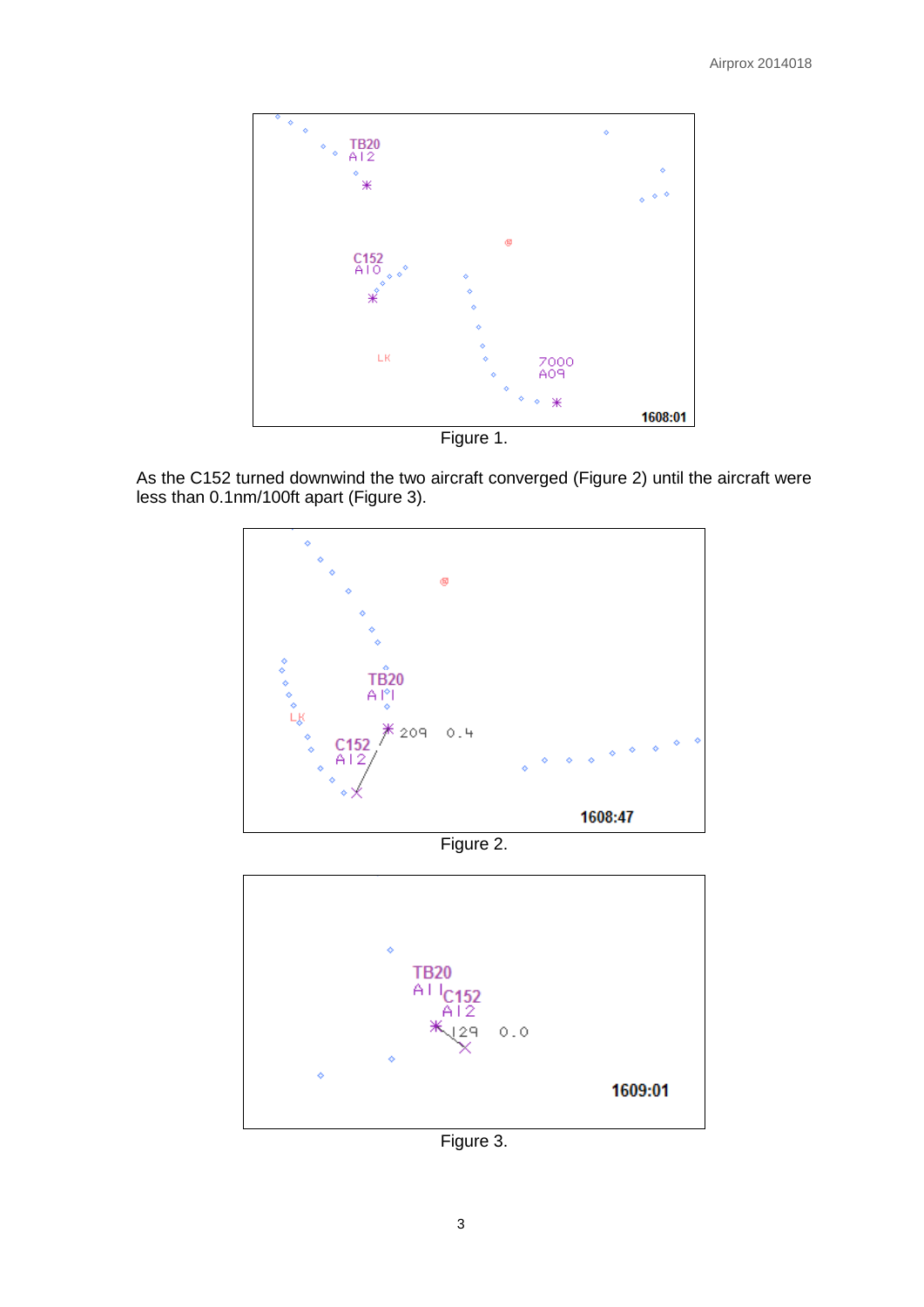The pilot of the C152 stated on the Blackbushe Frequency "*that was a bit close erm whoever that was er TB twenty*". The Blackbushe FISO asked the TB20 what their position was, but the transmission was crossed with one from the TB20 pilot.

The C152 reported downwind for touch and go and the Blackbushe FISO informed the pilot that they had traffic on their right. The C152 replied "*affirm that's [TB20 c/s] he er got a bit close*". The TB20 reported that they would extend downwind and that they were late downwind. Another aircraft that was joining reported that they would join "*behind the traffic on late downwind*" and the FISO replied that there were two ahead "*er parallel*". The TB20 asked what the intentions of the aircraft on his left were and the FISO informed the pilot that the C152 was doing circuits. The C152 and the TB20 flew parallel to each other on the downwind leg and turned left base with the C152 on the inside track (Figure 4).



Figure 4.

The TB20 turned onto final ahead of the C152 (Figure 5) and subsequently went around, rejoining the circuit on the deadside and landing safely. The C152 completed its touch and go.



Figure 5.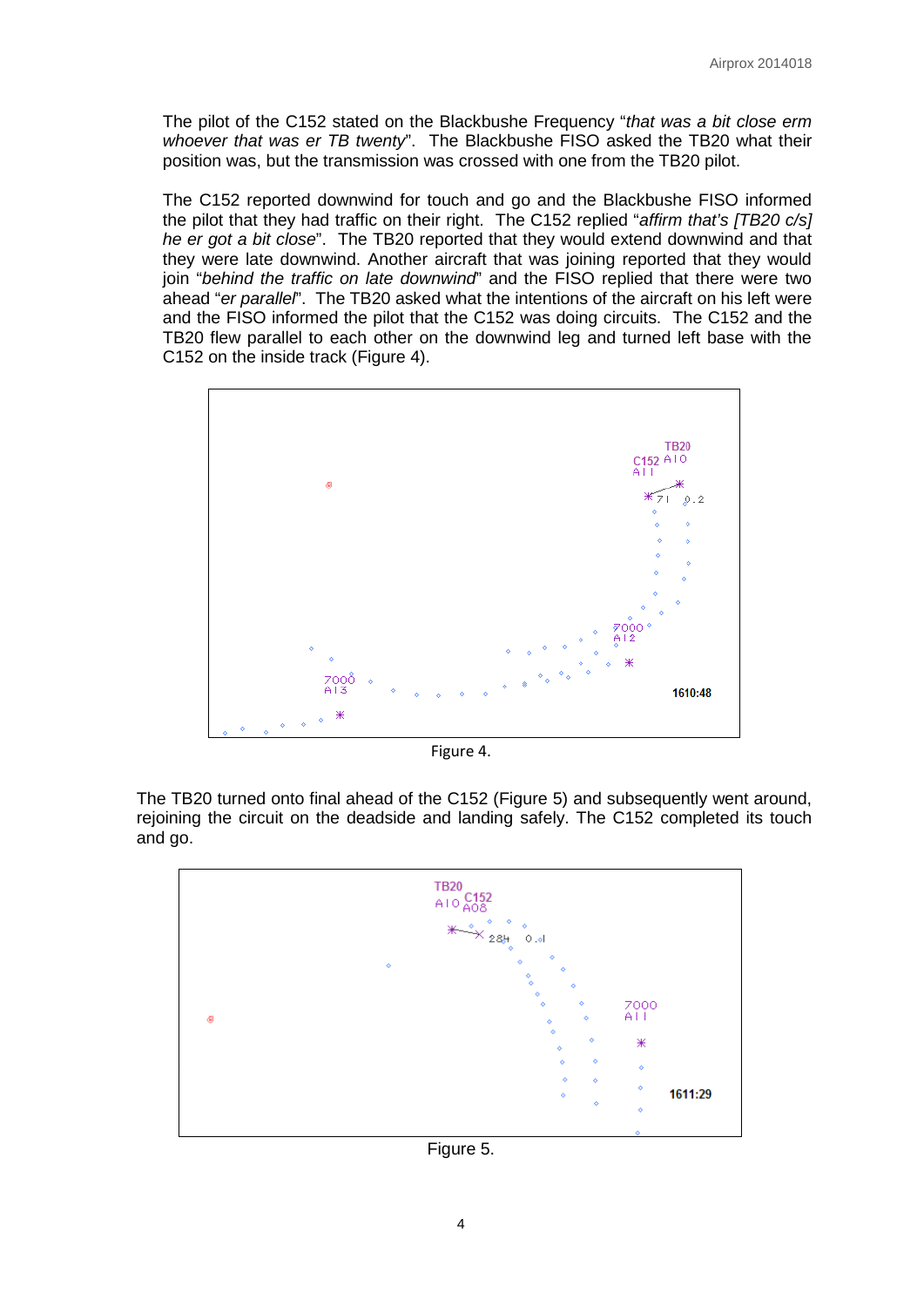The report from the pilot of the C152 stated that before they turned downwind they couldn't see any traffic. As they completed the downwind turn they saw the TB20 in their 9 o'clock and approximately 150m.

The report from the pilot of the TB20 stated that they were aware that there were three aircraft ahead and on entering the circuit they saw at least one aircraft ahead on the downwind leg. The pilot subsequently saw the C152 in his 2 o'clock, passing at a lower level. He banked hard to the right and climbed. He subsequently flew as far to the south of the circuit as practicable, slowed to 80-90kts then concluded that he would be unable to slot in behind the C152 so went around on final.

CAP797, the Flight Information Service Officer Manual, Section 1, Chapter 1, paragraph 1.1 states:

 'FISOs shall issue information to aircraft in their area of responsibility useful for the safe and efficient conduct of flights. They are not permitted to issue instructions... ...Pilots therefore are wholly responsible for collision avoidance in conformity with the Rules of the Air'.

The FISO passed traffic information to the TB20 regarding the circuit activity before the TB20 joined the traffic pattern.

### **UKAB Secretariat**

Traffic joining the visual circuit is required to conform to the pattern of traffic formed by other aircraft intending to land at that aerodrome<sup>[2](#page-4-0)</sup>. Both aircraft shared an equal responsibility for collision avoidance. $3$ 

#### **Summary**

An Airprox was reported on  $1<sup>st</sup>$  March 2014 between a TB20 and a C152, both pilots were VMC, and both were in the Blackbushe visual circuit at 800ft. The C152 was turning downwind following a touch and go, whilst the TB20 was joining crosswind. The TB20 took avoiding action by turning right and climbing.

## **PART B: SUMMARY OF THE BOARD'S DISCUSSIONS**

Information available included reports from the pilots of both ac, transcripts of the relevant RT frequencies, radar photographs/video recordings, and reports from the appropriate ATC and operating authorities.

The Board discussed the actions of the TB20 pilot and agreed with the pilot's own assessment that he would have been better placed to have waited outside the circuit if he was uncertain of the position of the traffic. Alternatively, having been given traffic information, he could have undertaken an overhead join, which may have given him more time to assimilate the whereabouts of circuit traffic. The Board opined that the pilot should have been aware that the sun was going to be a potential problem at that time of the day as he joined the circuit, and that he should have factored this into his planning.

Turning next to the C152 pilot, the Board praised his pro-active approach to lookout in the visual circuit and his subsequent avoiding action. The Board commented that this incident

<span id="page-4-1"></span><span id="page-4-0"></span><sup>&</sup>lt;sup>2</sup> Rules of the Air 2007 (as amended), Rule 12 (Flight in the vicinity of an aerodrome)  $^3$  ibid., Rule 8 (Avoiding aerial collisions)